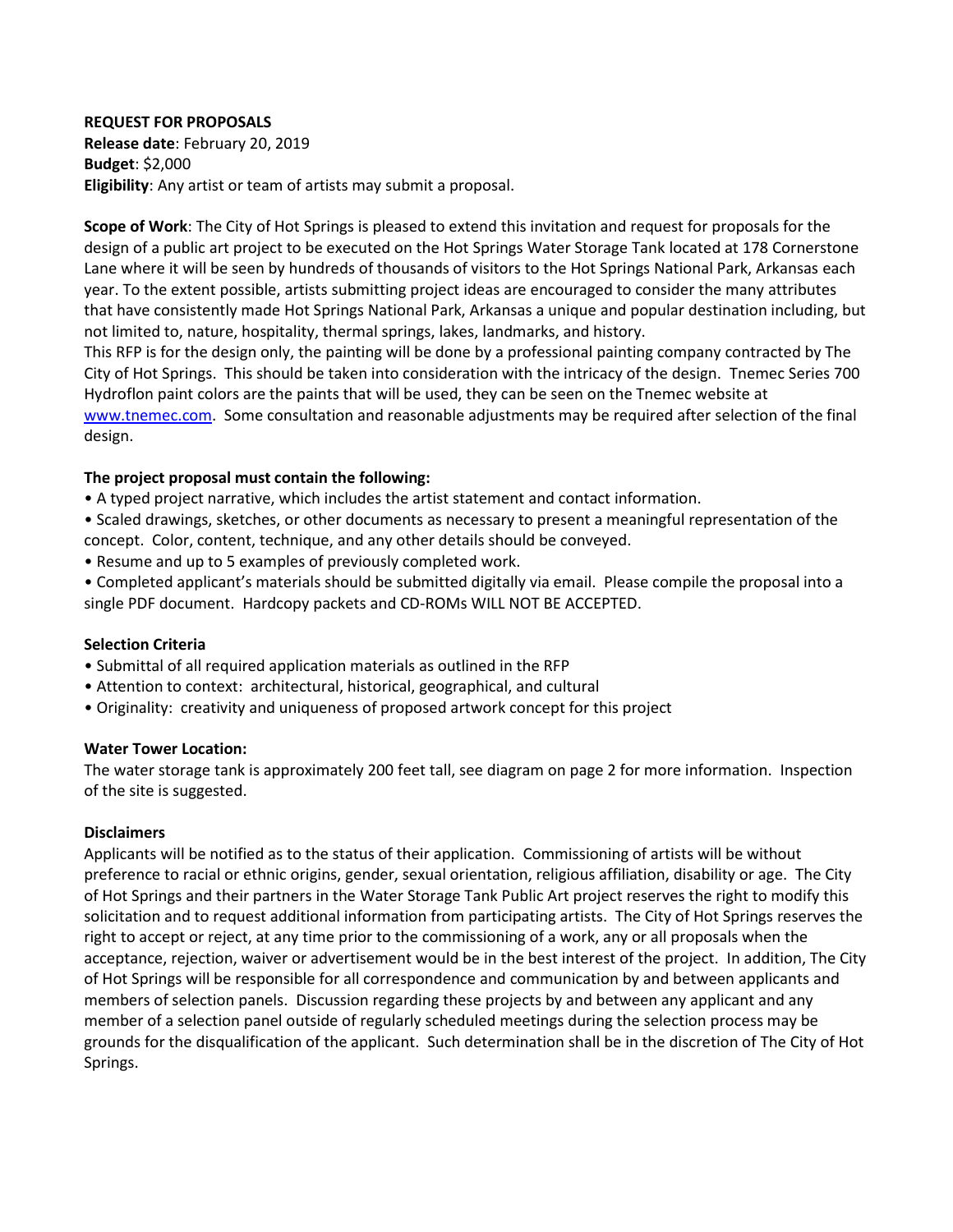# **Submissions**

All digital submissions must be turned in no later than April 1, 2019 or as otherwise instructed by the City of Hot Springs. Please send all digital submission packets to: Mary Zunick

mzunick@hotsprings.org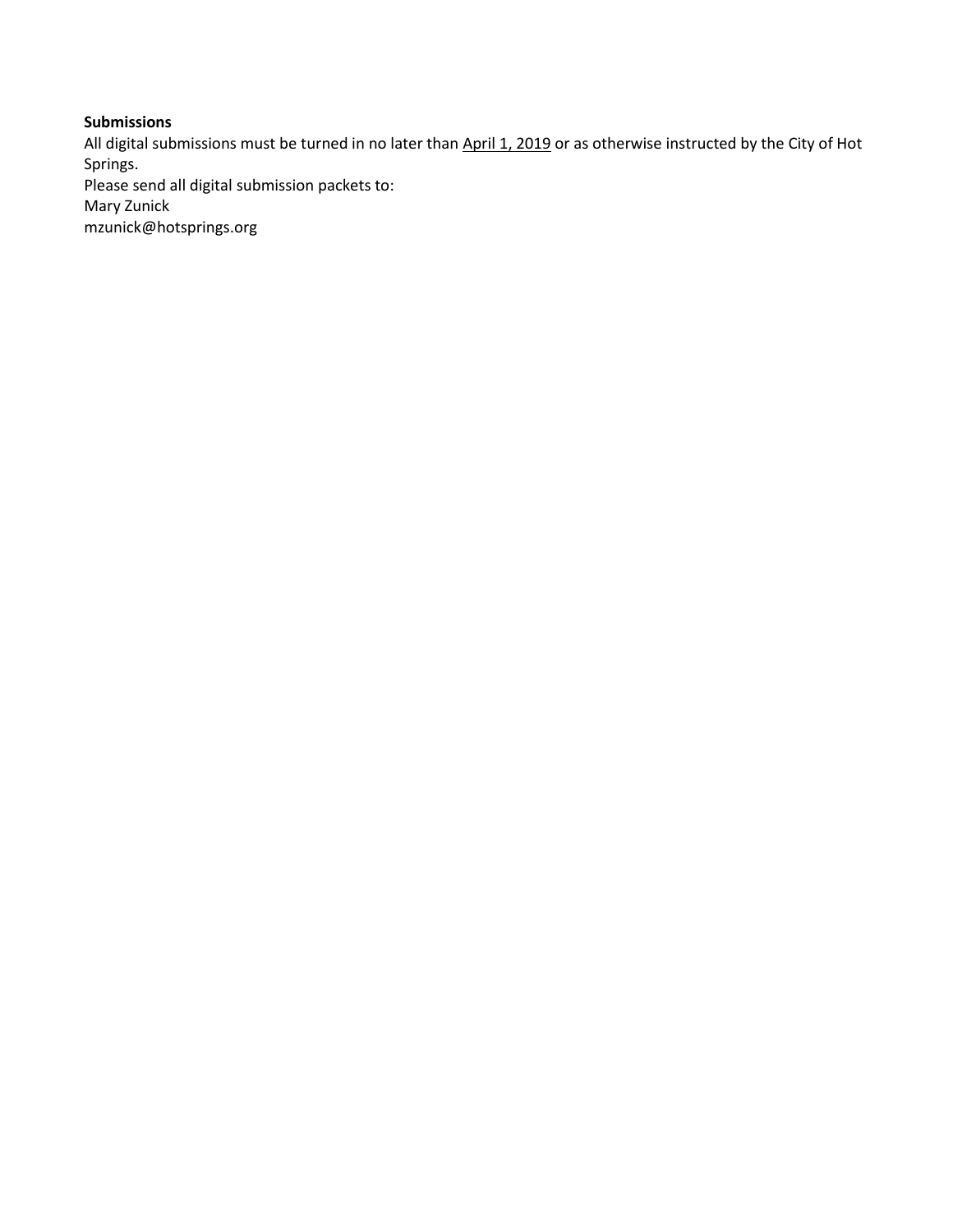ONE OR MORE OF THE FOLLOWING PATENTS MAY APPLY:

 FURNISHED AND INSTALLED BY THE TOWER CONSTRUCTION CREW. AND SUPPLIED BY POWERS FASTENING, INC. UNLESS NOTED OTHERWISE. ANCHORS ARE

 OF THE SIZE AND EMBEDMENT SHOWN. POWER-STUD ANCHORS SHALL BE AS DIMENSIONED 5.0 CONCRETE ANCHORS SHALL BE GALVANIZED CARBON STEEL POWER-STUD WEDGE ANCHORS SHALL BE IN ACCORDANCE WITH THE APPROPRIATE ASTM AND ACI STANDARDS. SLUMP, TEMPERATURE, AIR CONTENT AND COMPRESSIVE CYLINDER TESTING 4.0 CONCRETE SHALL BE TESTED IN ACCORDANCE WITH ACI 301. 3.0 CONCRETE QUALITY SHALL CONFORM TO ACI 301. ACCORDING TO ACI 301 TOLERANCES AND SHALL HAVE 1<sup>1</sup>/<sub>2</sub> INCHES OF COVER FABRICATION SHALL CONFORM TO ACI 301. REINFORCING SHALL BE PLACED PLAIN WELDED WIRE FABRIC SHALL CONFORM TO ASTM A1064. THE REINFORCING 2.0 DEFORMED REINFORCING STEEL SHALL CONFORM TO ASTM A615 GRADE 60 AND DESIGNS AND SHALL ATTAIN A 28 DAY COMPRESSIVE STRENGTH AS SPECIFIED ON 1.0 ALL CONCRETE SHALL BE SUPPLIED IN ACCORDANCE WITH APPROVED MIX

 





 $\overline{\phantom{a}}$  $\overline{\phantom{a}}$ 

 $\overline{\phantom{a}}$  $\overline{\phantom{a}}$ 

- A. WELD SPECS: AWWA D107.
- AS NOTED. B. ALL FIELD CONNECTIONS WELDED EXCEPT
- C. SEE DWG. E3 FOR FIELD WELDING NOTES.
- 2. TANK TESTING
	- CB&I CMS-830-15-PR-45059. CB&I CMS-830-15-PR-45034 & A. SPOT X-RAY PER AWWA D107
	- VACUUM BOX TEST METHOD. SOLUTION FILM TESTING PROCEDURE PLATES SHALL BE EXAMINED BY THE WELDS ATTACHING TO THE BOTTOM LINER B. THE BOTTOM LINER PLATE WELDS AND ALL
- 3. GRINDING REQUIREMENTS;
	- A. INSIDE WET: PER 'NACE D'
	- B. INSIDE DRY: PER 'NACE D'
	- C. EXTERIOR: PER 'NACE D'

1. WELDING

GENERAL NOTES: